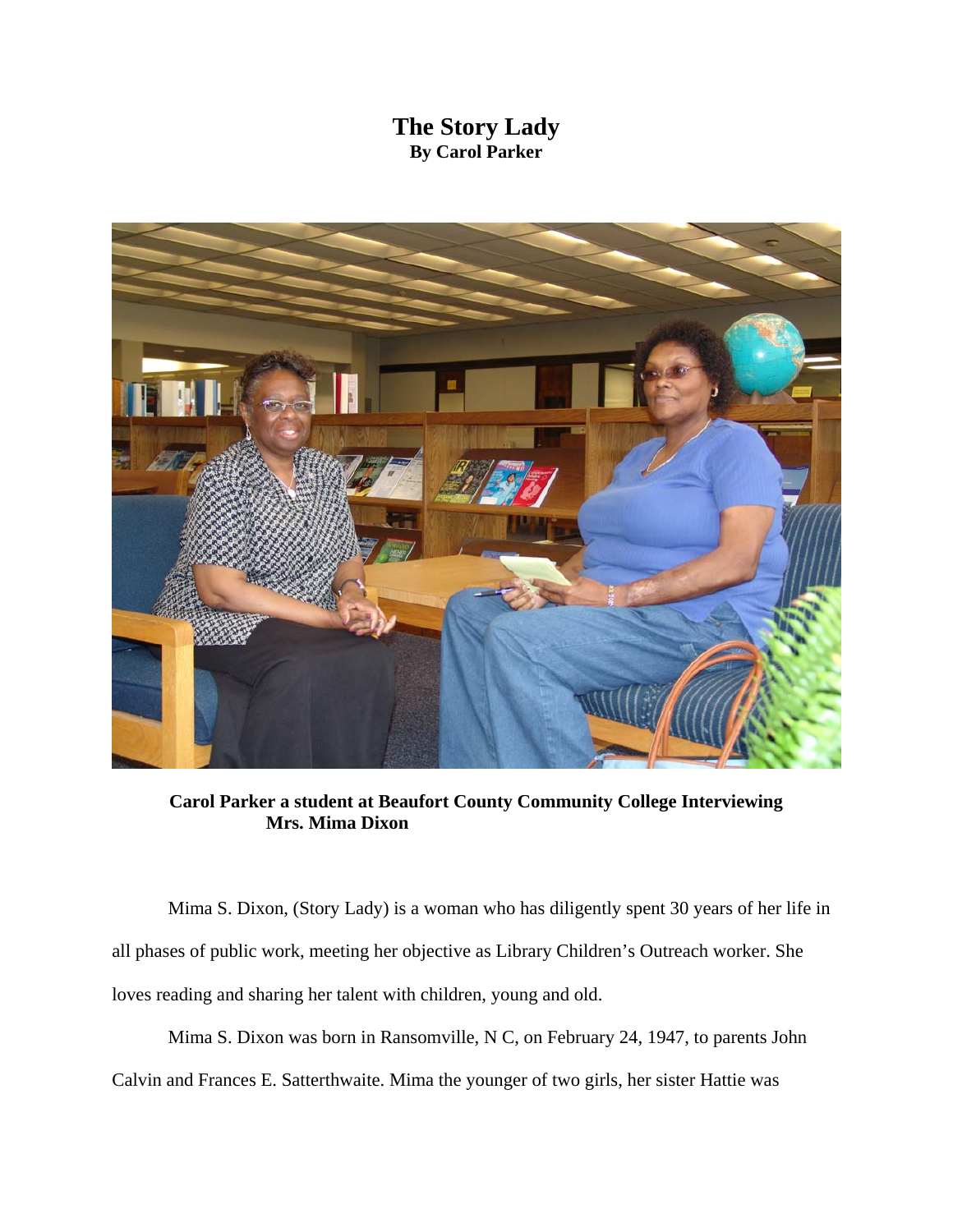eighteen years older, so Mima basically grew-up an only child. Her family moved to Washington, N.C., when Mima was still a baby. Mima has lived in North Carolina, all her life.

When Mima was growing up, things were very different, people use outhouses, some people had bathroom on the back end of there houses. Mima's family bathroom was on their back porch, and there was only a toilet and a small tub to wash up in. If you wanted to take a bath, you would use a big washtub on the back porch. They did not own a Television set, so Mima and her mother would go to their neighbor's house to watch Television. Back then most people likes to watch Gun Smoke.

When Mima was twelve years old she started working in Tobacco fields with her uncle. She would hand-off the tobacco, which meant, she was on the back of the tobacco truck, pick up three stems of the tobacco and hand it off to the tier. Then the tier would tie the tobacco up and stack it in bundles. She worked in her uncle fields until he died, and she no longer wanted to work in tobacco fields.

In the summer Mima's cousins would come to visit, and when they came they brought a friend with them name Bessie, who was Mima's age. They became very close friends. Mima says, "We use to play trick on my cousins, like this one time when our cousins were old enough to date. They had dates with some guys from our neighborhood and they wanted us younger girls to help them get ready for their dates. So my friend Bessie and I would attach bows to the back of their dresses. They were so mad, that they told my mother and boy did we get in trouble." "We were always doing crazy things like that."

 Mima was raised as a Free Will Baptist, while she was growing up, she would often sing in the church chorus. Now she devotes much of her time in her church working with the youth. Mima says, "The high-light through-out my life has been my church, working especially with the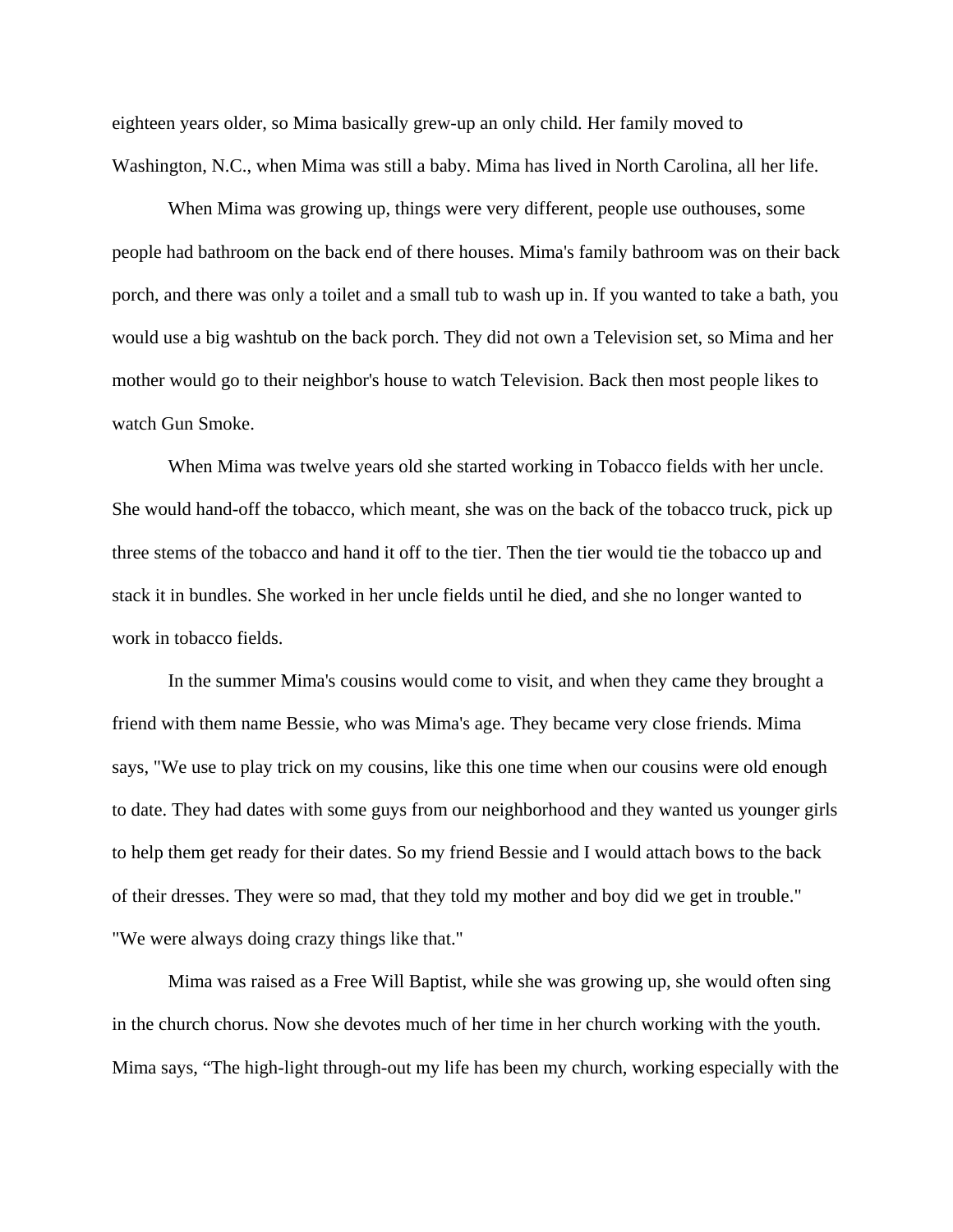youth."

 After finishing high school, she went to Durham Business School in Durham, NC where she graduated in 1969, receiving her Diploma for Secretarial Science. She then started working at Beaufort County Community College then known as (Beaufort Co. Technical Institute) as a secretary while enrolled in College Transfer Program.

 In 1970 Mima was married and had two children Stacey Dixon and Dwayne Satterthwaite; and has three grandchildren Omar, Rashadda, and Shaquana Dixon.

In 1974 she graduated from Beaufort Co. Community College receiving an A.A.S. degree in Library Science, while raising two young children. Mima at that time worked as a Library Technician in Beaufort County Community College. This is when she met and became good friends with Betty Ferrell, now a Librarian at Beaufort County Community College.

 Betty Ferrell, a librarian at the BCCC has known Mima for over thirty-five years, since she started working there. Mima was the Librarian then who hired her. According to Betty, "Mima is a remarkable person, kind, likeable, capable, efficient, reliable and dependable; really goes out of her way to help you if she can. We had a lot of fun times working together. "When I first met her I knew I would like her, she is just that kind of person, easy to get along with." There were many times when would get together and do something with our children, who were young at this time. Mima's children and mine hit it off real good"

 Betty says, "I have had the privilege of hearing Mima read stories to the children. She is very good with children and they like her a lot. She can change her voice for the different characters in the books, like this one time around Halloween, she came in dress-up like a wicked witch and read a scary story to the children, and she really looked so funny."

According to Betty, there was never a dry or boring moment working with Mima, "There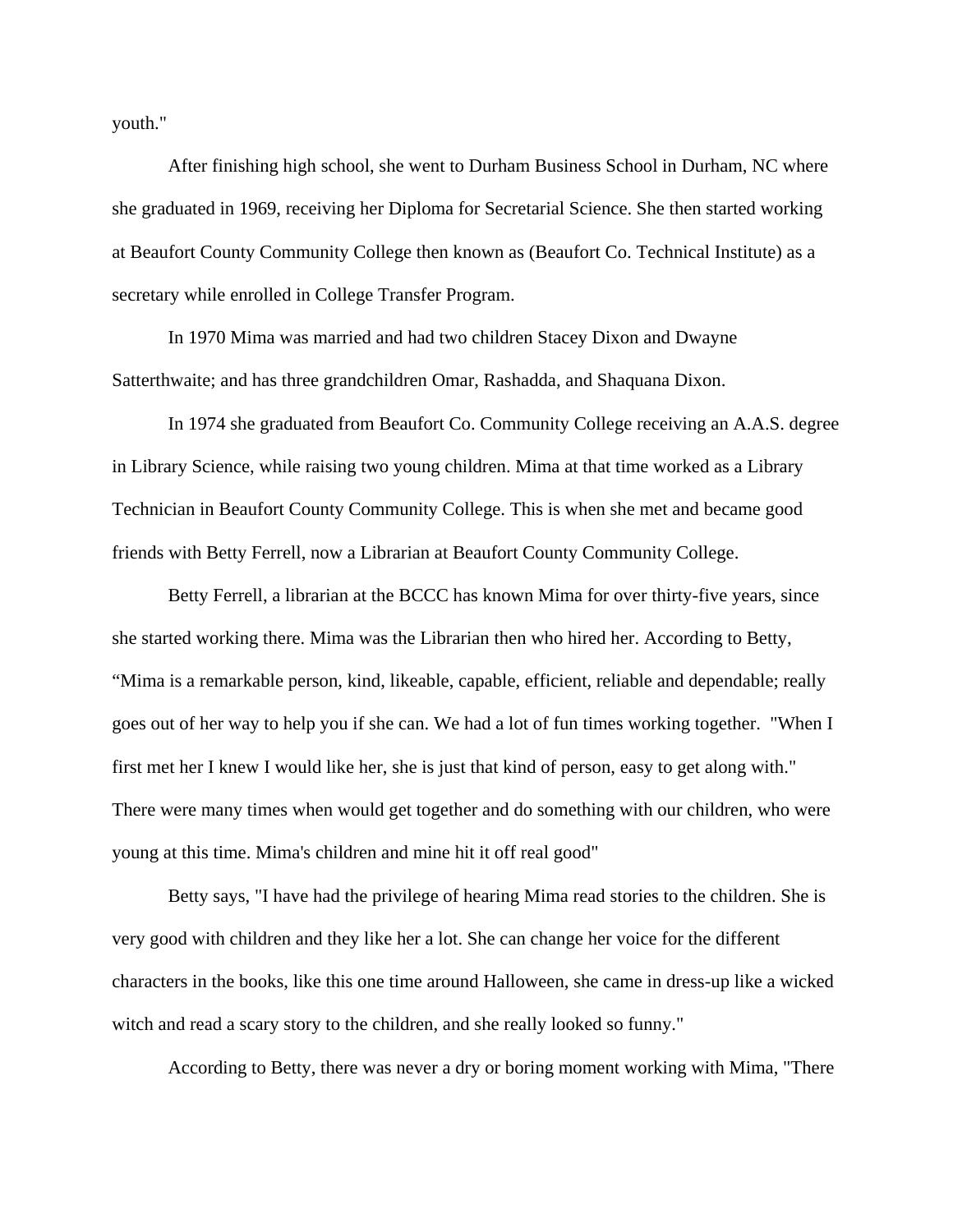was this one time we were going to a meeting, and there was this young woman Judy, riding with us, she was really a striking person, tall and pretty. Well, we stopped, at this little shop to get something to eat; I think it was in Selma, NC. We were coming out of the place and a guy was driving up the street, he was looking so hard at Judy that he ran his car right into the trash cans. We laughed so hard and still we laugh about it today."

 Betty says, "There was another time when we were both working in the library, and it was very quiet, because no one was in here at that time. The president of the college, then came in and set down in the chairs over by the big windows looking out at the beautiful scenery, (the beautiful dogwood threes, and the flowers that were blossoming in the yard), relaxing. He fell asleep and started snoring so loud. It was so funny, that we had to go run in the back room, because we were laughing so hard."

 Betty says, "We really had so many good times working together. We often play tricks on each other, I remember this one time when Mima had hid my favorite coffee cup from me, and then she could not remember where she had hid it. So we searched the library over and over again looking for my coffee cup, and finally we found it hidden behind some pile of books on the shelf. We just laughed about that too. I think Mima will always be young, because she loves to be around young people. I remember when she was working here, and she went back to school part-time, while also raising her two children, by then she was no longer married. She is a very strong person".

 In 1980, Mima transferred to East Carolina University to be a part-time student in Library Science. She later purchased a home for her family. Mima then became interested in reading to children. In 1982, she organized a neighborhood summer Tutorial Program for grades kindergarten to High school. The Tutorial Program is a program set up to help children in grades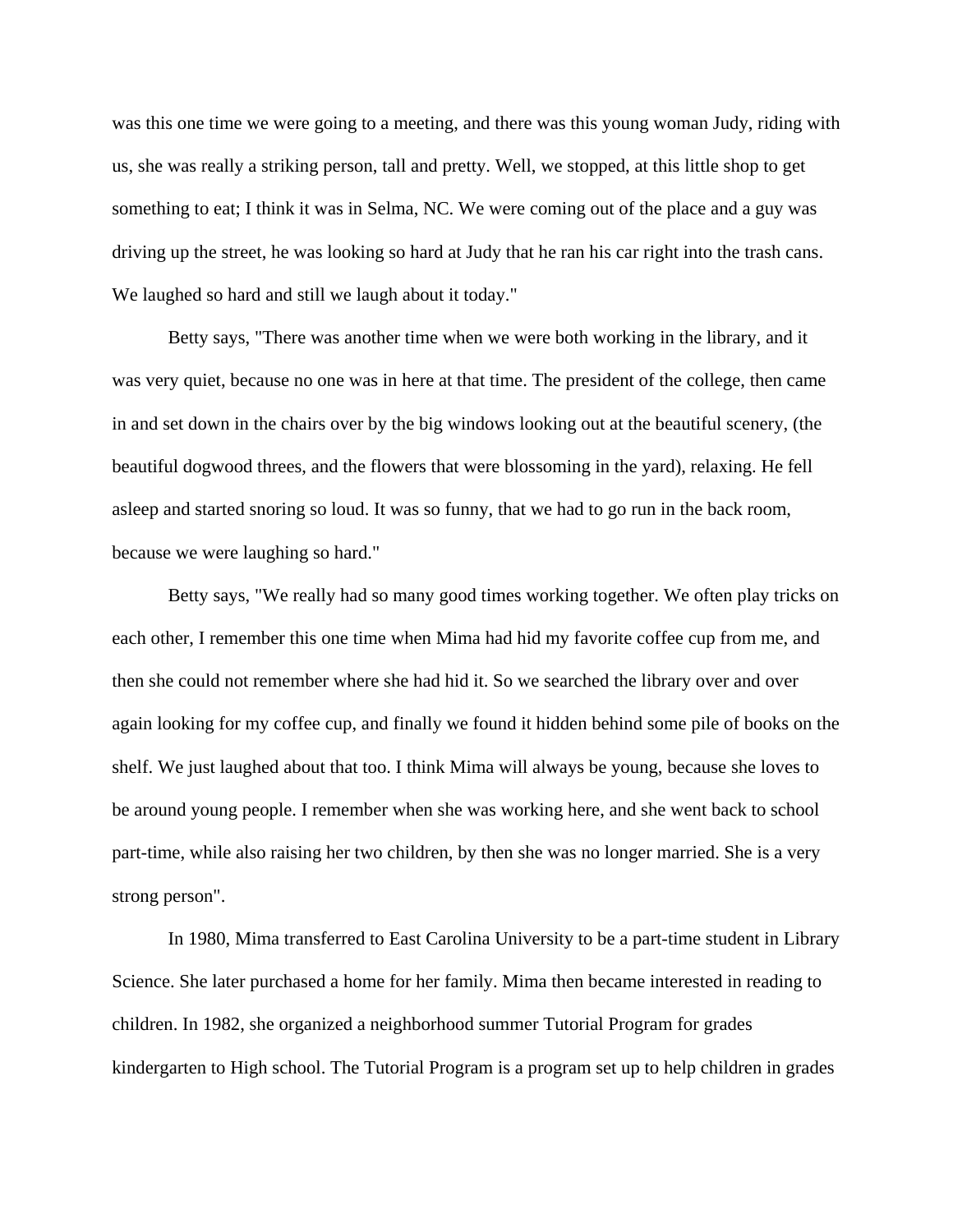kindergarten to High school to improve their reading skills.

Mima says, "When I was a young girl, I always like to play school and be the teacher. I the idea of helping children, getting them motivated to read. I think that's why I started the Tutorial Program to help children kindergarten to high school to improve their reading skills. I only work three days a week and I love what I am doing."

 Also in 1982, Mima, has received the Scottie Cox Library Award and also joined The Library Science Society, she became their treasurer. Mima has served on the program for Boston Avenue Community Association Ribbon Cutting Ceremony. She still set aside time out of her busy life, for hobbies and other interest. Mima likes collecting unusual Roosters coffee mugs, cross-stitching, and reading; while she is attending college, at ECU and working at Beaufort Co. Community College as a Librarian.

 Mima says, "I began to realize at the end of 1985, that I was long overdue and burn-out as an employee of fifteen and a half years at Beaufort Co. Community College and five- years as a student at ECU, and raising two teenagers".

 So in 1986 Mima Dixon graduated from ECU with a B.S. degree in Librarian, Minor: Elementary Education, and Concentration: Reading.

 Mima says, "I have worked as a Girl Scout Leader, served on the Service Unit Team as Troop Organizer and Trainer, and I have Conducted numerous Workshop in the following areas: Introduction to Junior Age Level, and Song& Games".

 In1989, Mima became Media Coordinator for Vanceboro Farm Life Elementary School in Vanceboro, NC. Mima was working a part-time job as Instructor for Introduction to Library for Edu students at Craven Co. Community College, fall quarters of 1996, in New Bern, NC, until she retired in 1999.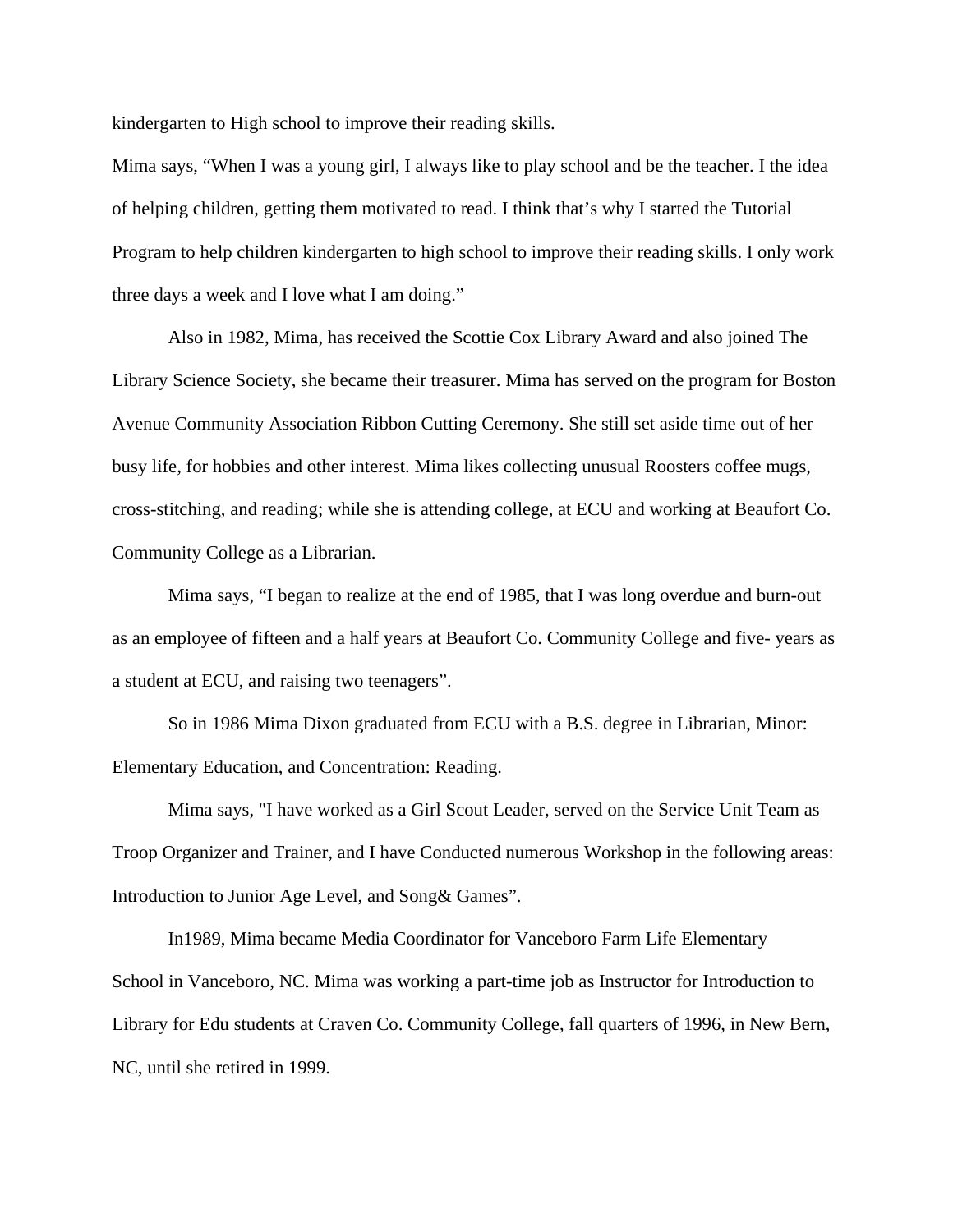Mima however spends much of her time in public work with youth, reading bible stories at her church to children in Sunday school, and doing puppet shows with varieties group of children. Mima does puppet show for many of her storybooks especially when the puppet characters fit the book she is reading to the children at that time.

In 2000, She began using her talents of reading and doing puppets show for children when she became Activity Coordinator for BHM Regional Library & Beaufort County Partnership. Traveling to different school, childcare center, libraries, and some church day care center, loving to read stories' while getting the children involve and having many chances to use her puppets.

 According to Mima Dixon," I have three favorite books: One Hundred Hungry Ants; by Elinor J. Pinczes, Hattie and the Fox; By Mem Fox, and The Corduroy; by Don Freeman, but my favorite puppet is Omar, because my grandson Omar gave him to me, "but I do have many other puppets and hundredths of books that I use with the children.

 Carol, a student at Beaufort County Community College has had the opportunity to be in a class with Mima Dixon. She says, "Mima is a joy to be around. She makes you feel like you can do more. We had the opportunity to see Mima talent at work when Mrs. Beeman asks her to read a story for our class; she read in such a way that it draws you into the story."

 Carol says, "One time I was watching this movie that came on TV called the Story Lady. Jessica Tandy played the Story Lady in that movie. The movie was about this lonely old Lady who came to live with her daughter and son in-law. They had busy lives, but Jessica was lonely and bored so she would prepare big meals for their dinner. When they came home and they did not eat, saying," We don't eat big meals." One day Jessica went out and she saw this sign